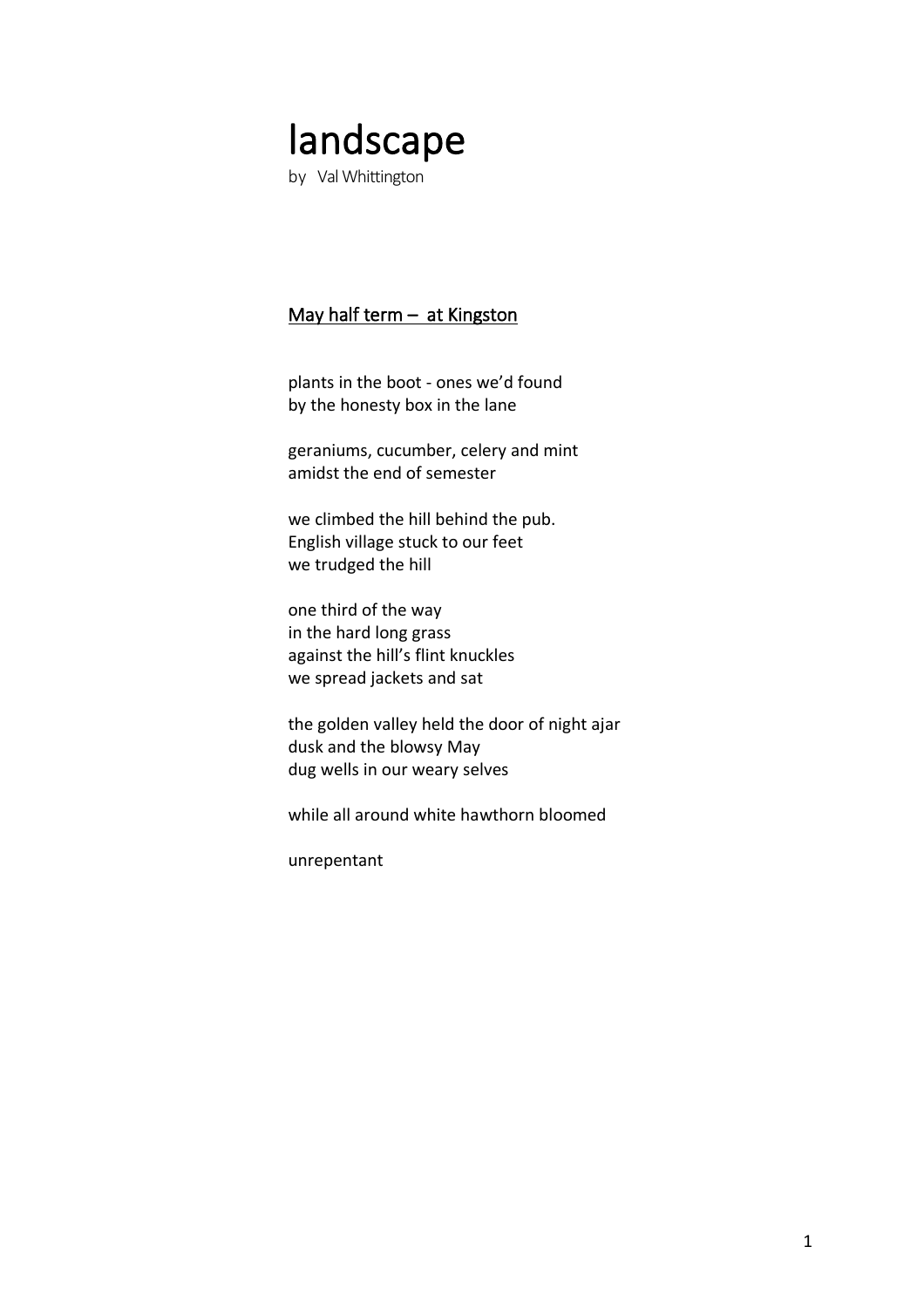#### Autumn Walk - Woodingdean

wide fields my feet have never crossed a view of twenty miles or more of coast a far and high horizon great tankers and container ships piled with the work of men's and women's and robot hands, things made for sale migrate like birds that follow not seasons, but sea lanes I breathe in the breeze, and see rain falling far distant over Portslade and Worthing There the livid orange clouds hang like the pall of battle while here the sun is bright and the clouds shift by Marilyns stepping out of salons great bouncing curls, and full of light They stride as if to dazzle the admiring sky in the blue suit, who always hangs by

suddenly in the valley not another sign of human life except the path itself and fence. Your sore-eared dog drops his head to walk uphill into the tugging wind on the Downs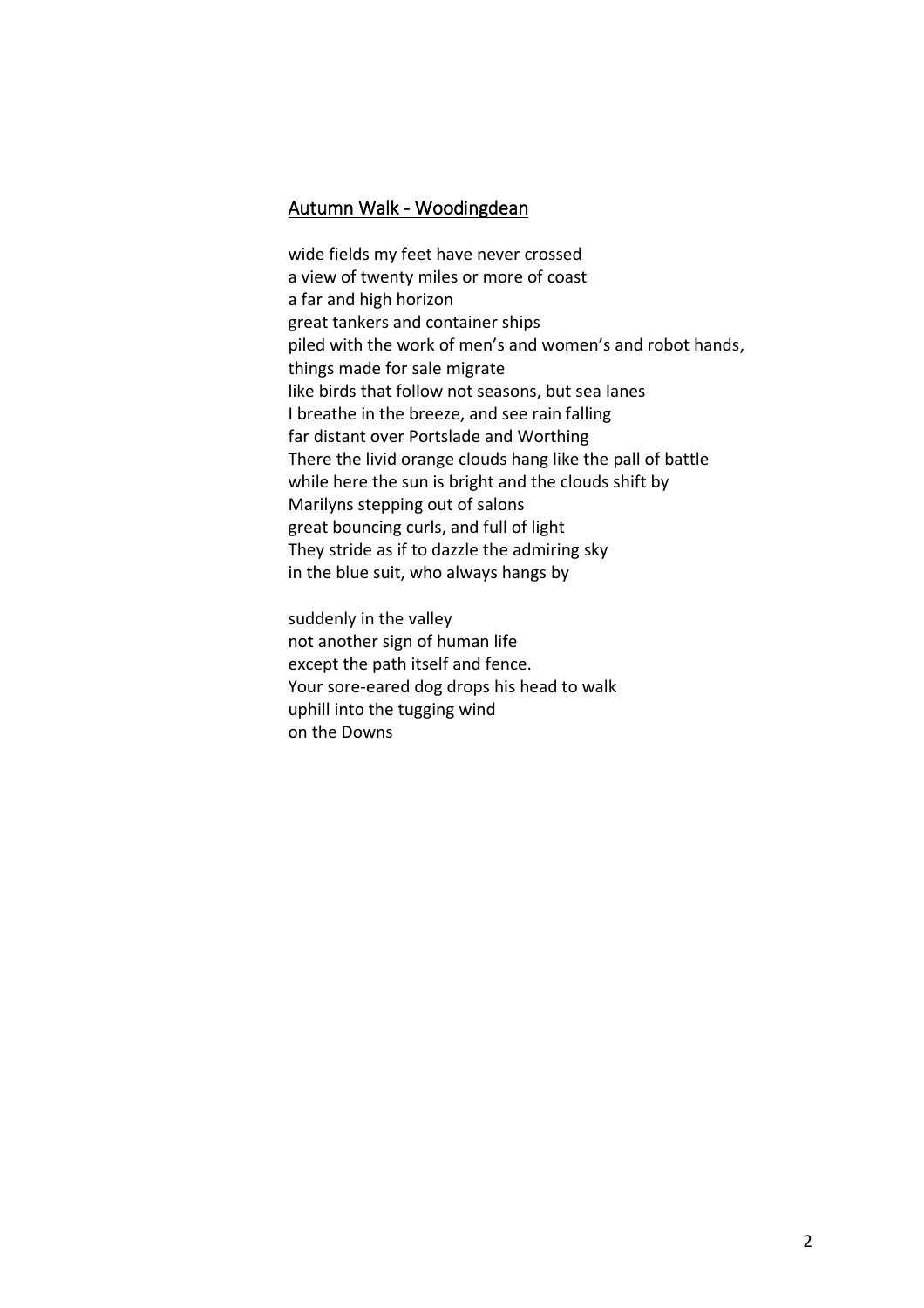# Jackdaws - Ovingdean

jackdaws chirrup like dolphins riding the air overhead together a pair match each other's moves and land on chalk footholds against the cliff

the music is loud happy folky dance bands bounce my heels, re-spring my tight calves and when I stand nose to air watching the jackdaws weave - air skaters, a dancing pair - as welcome as larks

descending the afternoon darkening from the east below high grey cloud

the peace aligned on this undercliff this present ground the gifted air where sea grinds all my bones I am entirely here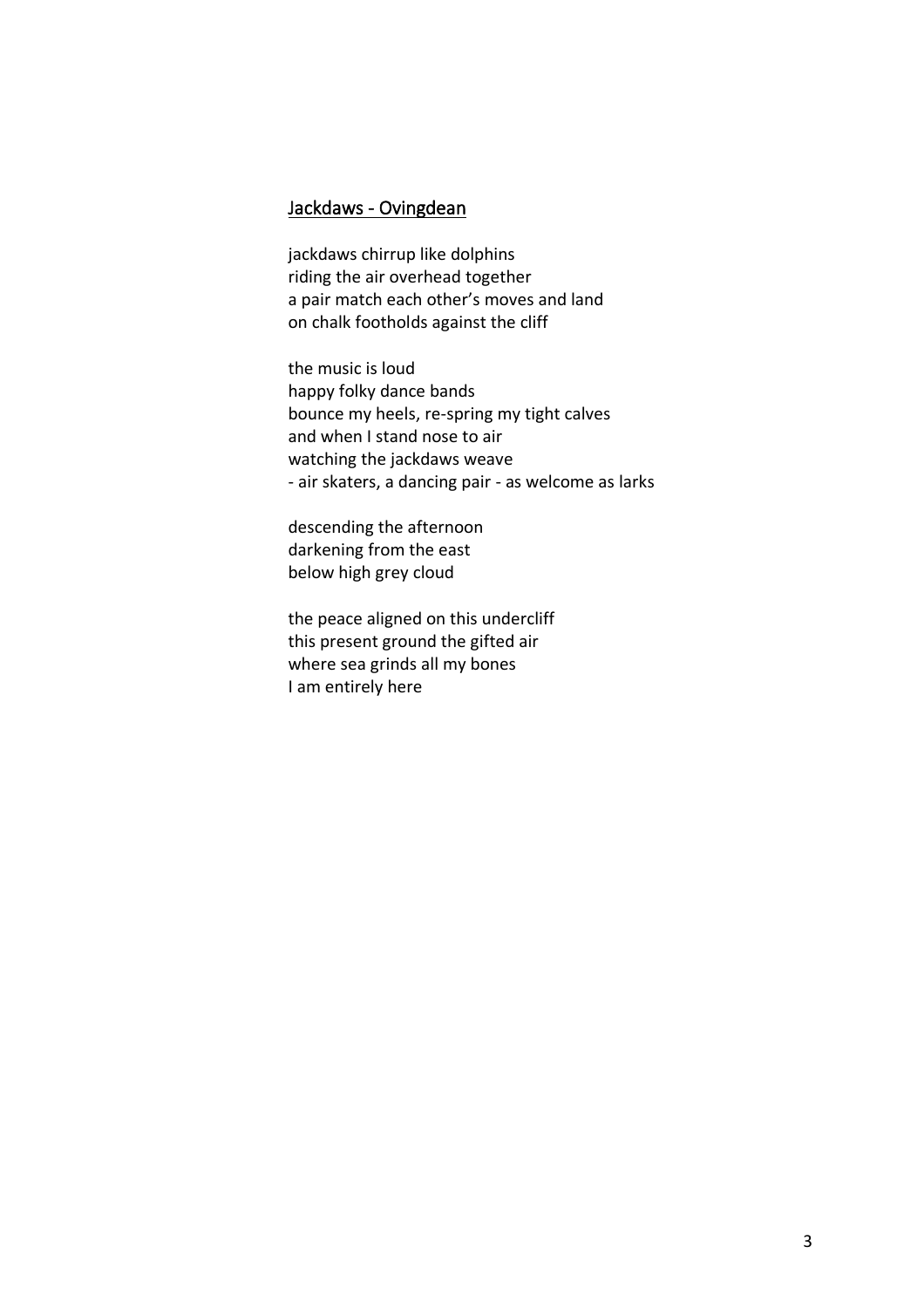### Summer – at Devil's Dyke

I have not written this not yet perhaps – perhaps it should not

walking across the hilltop too sunny, too hot But I walk – guilty friendly I walk

We talk in light intense July broils us as we tramp hard grass thumping the chalk with our hot feet while the light gets brighter

We talk

I know you do not know I know I was told – 'perhaps you could go for a walk' Perhaps I could - just talk But I think this is the light the sun the talk too light for me to know you've thought of suicide our chat too much off that track instead we are on this hard pressed chalk so bright it hurts our eyes

We face the slice of long remorseless Dyke

as jolly walkers who smile or nod avoid 'morning' or 'afternoon' because at this peak we are at neither only one foot after another

You are as tired as I the sun is exploding on the long hot Downs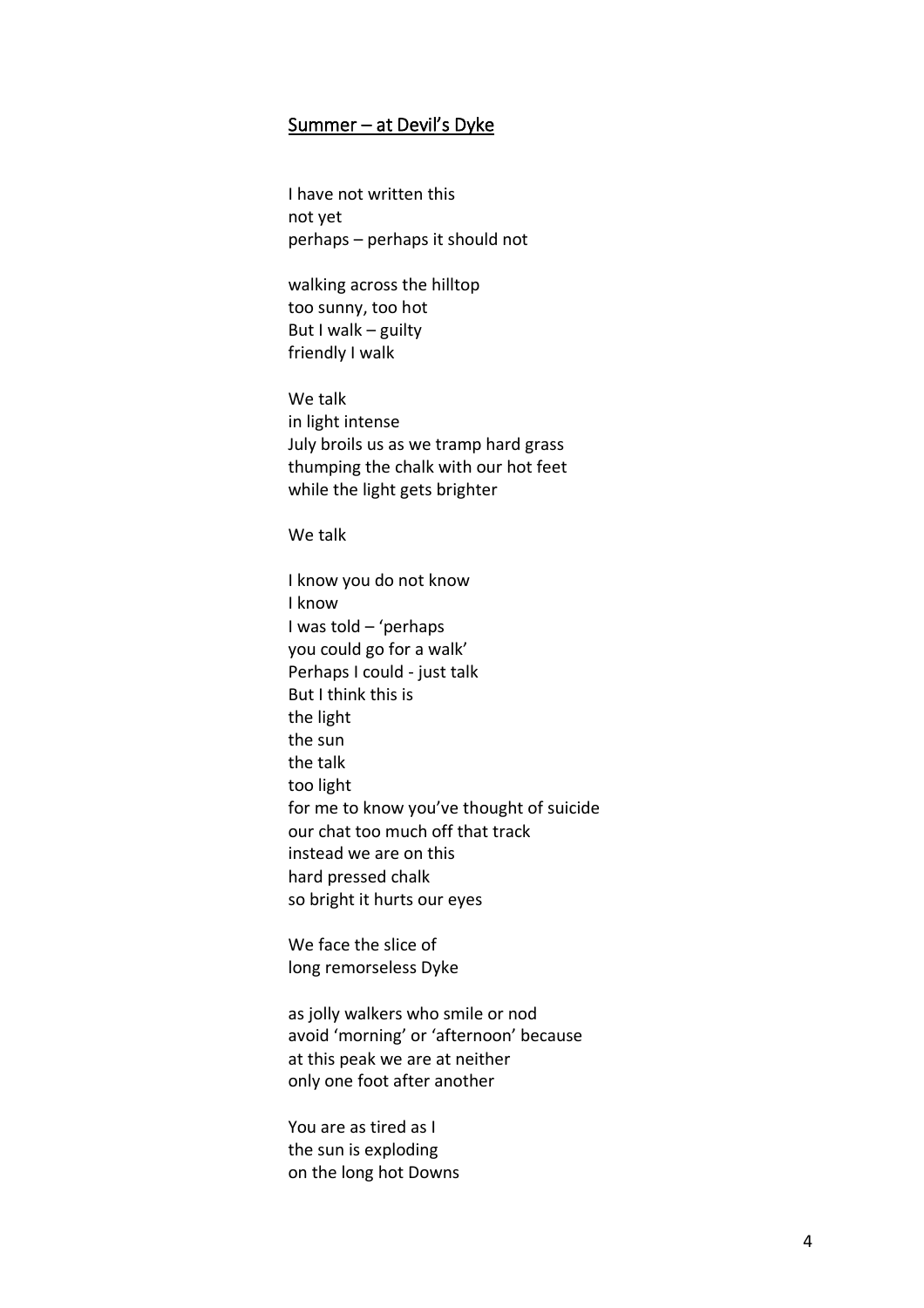#### The silent places we go – Beacon Hill, The Undercliff walk, Friston forest

The places we go, the chalk hill, sea or forest are all alike, speaking in tongues our sleep mode ears suddenly woken by larks mark the rise and fall of wind and distant traffic Lark song layered with close-by dog and dogwalker silent butterflies drift across the grass house martins swing like batons in conductors' hands The ears are listening attentively This is a canopy for moments when sudden by the road the wind drops and we stand with the grounded larks all around and with them also Listen

Beside the sea, lapping deep walking by stark white and blue, under chalk cliffs, the flat concrete path whirring with cyclists more in themselves than in the world they bring impatient bells stark as triangles – slow bullets whizzing past against the whispering summer breeze you hear tread upon flint, the sliding rubble of shifting rock not shingle, not sand, the noise that flint and chalk together make – a rumbling echo of shellfish bones and fern the mash of millennia stirring in its mineral tomb

The shifting sea - Its gentle surge strokes the chalk edge of beach before the landscape of rock pools rise and the stumps of teeth emerge worn down from the draining mouth of the sea. Breathing out upon the stones, then resting, the deep release between breath that hangs an age, then panic-less draws towards its rising and receding belly. The sea makes silence seem easy, lazy, indifferent to cyclists' bells. The sea, remembered wild in lifting rage and falling fury now calmly lolls its tongue, rolls the silence between gentle laps, between its soft lips it shifts, effortlessly.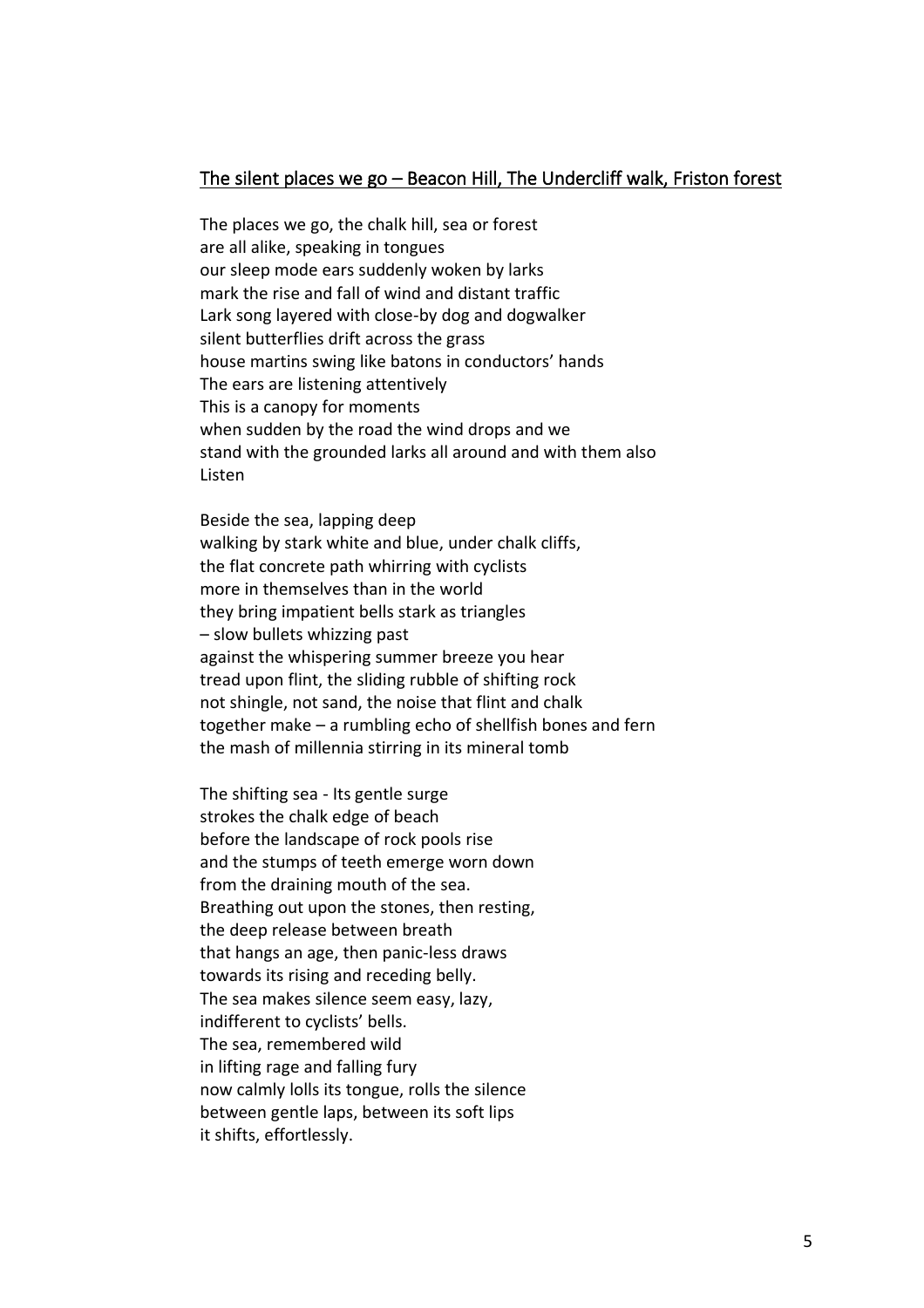And distant Friston, hot and still closes its eyes as light breaks through in a thousand shafts, unknown birds make calls unrecognised speaking decisively, but not for us their sparse chatter does not fly in flocks though human voices carry, and the feet of children between the trees break twigs abruptly when you turn a forest corner they fade and the woods listen for that lull between the sea's breaths and behind the wind as we do on the chalk hill, after the larks have grounded we have imagined silence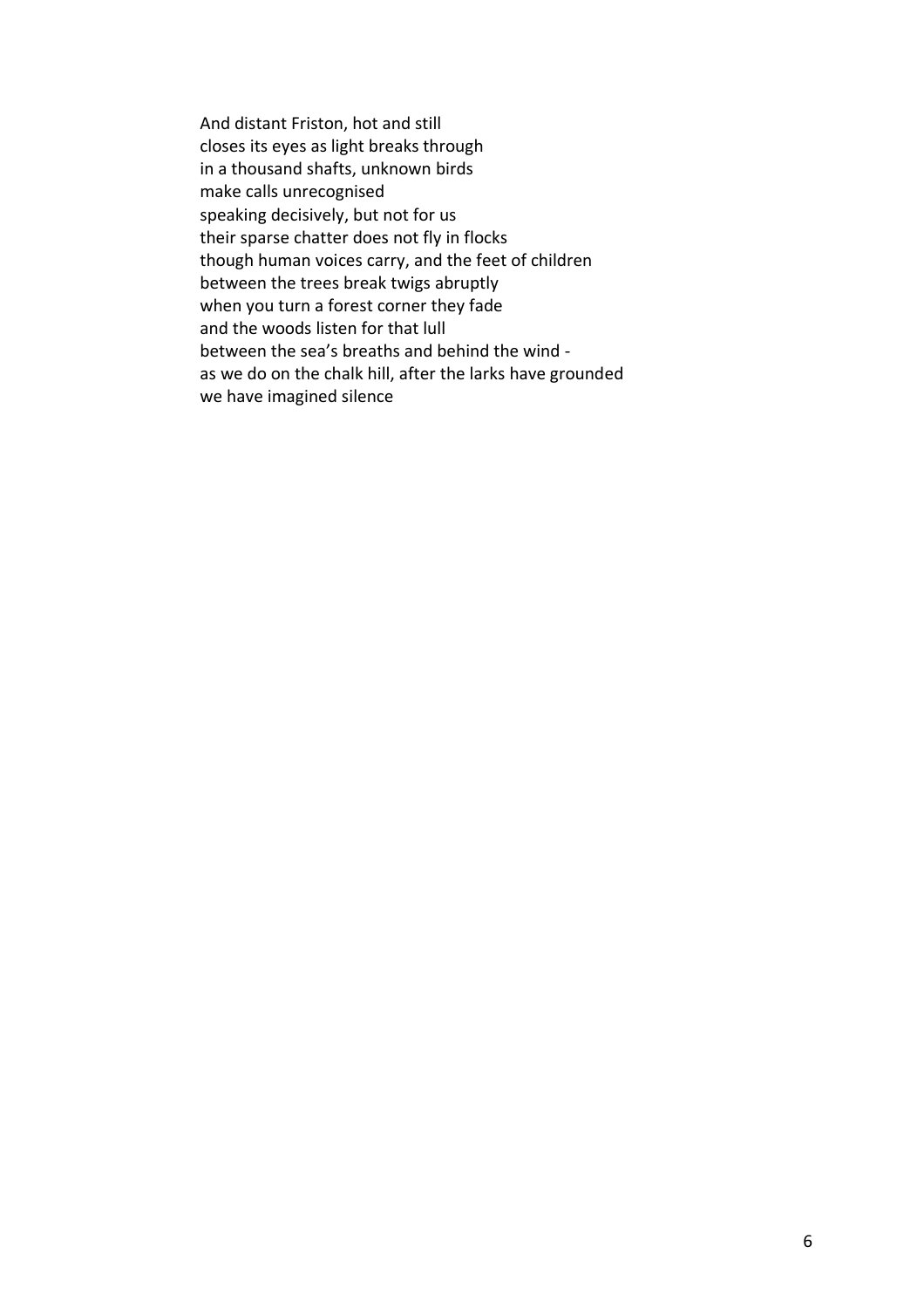## Winter – Ditchling Beacon

between the barrows the winding road and the horses resting points clacking gates and claggy shoes and the great lake of fields above which from the car park's rim a busy thoroughfare of men on expensive bikes of women running with dogs and then more dogs and breath clouds upon the air where people lie down to watch meteor showers

the visible souls

Some days silently 53 men walk over the hill from the Chatri to share a glimpse of their past life the one that ended here